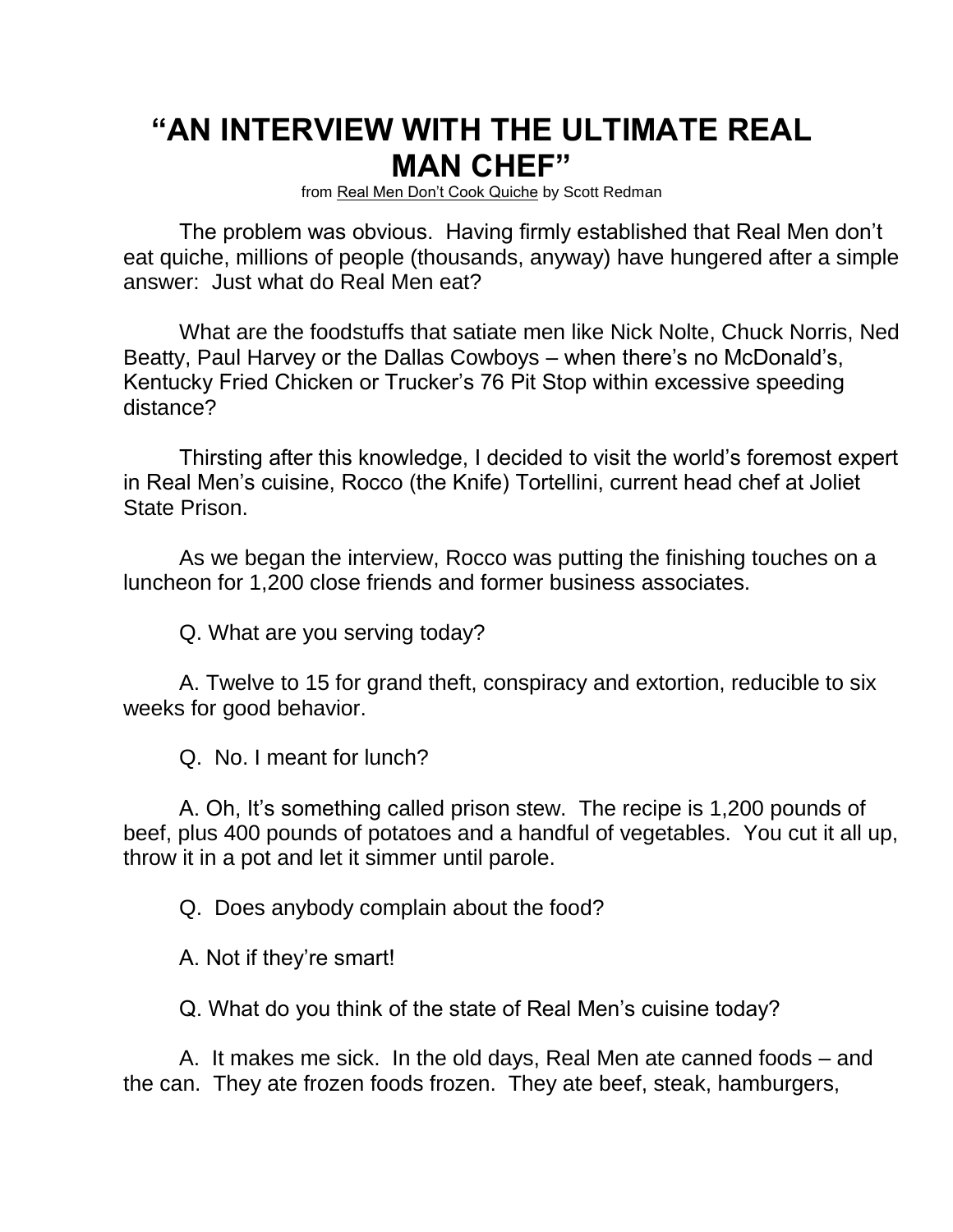cheeseburgers, chili burgers, bacon burgers, pizza burgers and ribs. Anything they could kill with a gun or grill. (Actually, grilling was always the Real Man's favorite way to cook. After a tough day with the DA, it was nice to be on the other side of the table for a change.) But today things are different. You got guys in here who want stuff like Brie. Perrier. Cold pasta salad. Poached salmon in dill. I can understand poaching diamonds. But salmon? Next thing, they'll probably want finger bowls on the tables. If they'd served that stuff in the old days, you woulda had guys breakin' out, not for freedom, but a decent meal.

Q. Why do you think this has happened?

A. I suppose it has something to do with the element crime is attracting today. When I first started, you had thugs, button men, and racketeers. But now you've got guys in here for computer crime. Insurance fraud. Pansy stuff. I think the change started in the early '70's when we had all those guys from Watergate passing through. One of them sent back a piece of meat that was too tough. Now that's a wimp for you. In the old days, a Real Man prided himself on being able to chew through cement.

As Rocco continued preparing lunch, the inmates poured into the dining room. He was correct that times had changed; instead of being filled with "hard guys" like George Raft, Jimmy Cagney or Burt Lancaster (as birdman of Alcatraz), the joint was rotten with cocaine dealers, income tax evaders and Billie Sol Estes-type financial swindlers. It looked more like teatime in the IBM corporate dining room than chowtime at the Rock.

Glancing over the crowd, Rocco shrugged and continued cooking.

- Q. Getting back to food, what are the basic eating habits of Real Men?
- A. Real Men eat standing up. They eat with their friends. They eat with gusto. They also eat with veterans of foreign wars, cutthroat corporate executives and union officials.
- Q. Is there anyone a Real Man won't eat with?

A. Hair stylists, distant cousins, interior decorators and anybody celebrating victory at a backgammon tournament.

Q. What's the main reason Real Men eat?